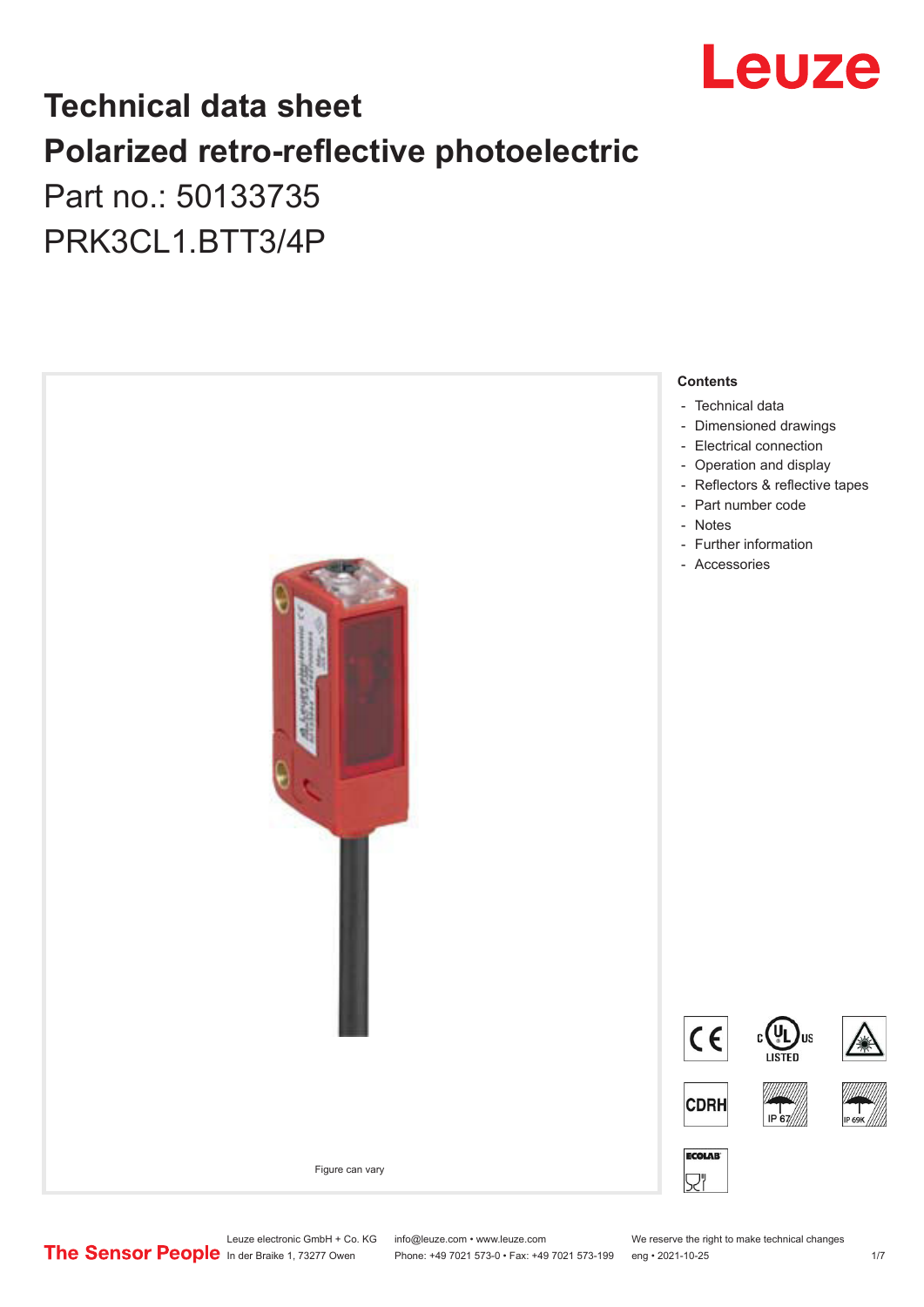## <span id="page-1-0"></span>**Technical data**

# Leuze

#### **Basic data**

| <b>Series</b>              | 3C                                      |
|----------------------------|-----------------------------------------|
| <b>Operating principle</b> | Reflection principle                    |
| Application                | Detection of highly transparent bottles |
|                            | Detection of transparent films          |

#### **Special version**

**Special version** Autocollimation

**Optical data**

Tracking function

| <b>Operating range</b>               | Guaranteed operating range |
|--------------------------------------|----------------------------|
| <b>Operating range</b>               | $00.4$ m                   |
| <b>Operating range limit</b>         | Typical operating range    |
| <b>Operating range limit</b>         | 00.5m                      |
| Beam path                            | Collimated                 |
| <b>Light source</b>                  | Laser, Red                 |
| Wavelength                           | 655 nm                     |
| Laser class                          | 1, IEC/EN 60825-1:2007     |
| Max. laser power                     | 0.0017 W                   |
| <b>Transmitted-signal shape</b>      | Pulsed                     |
| <b>Pulse duration</b>                | $5.3 \,\mu s$              |
| Light spot size [at sensor distance] | 1 mm [500 mm]              |
| Type of light spot geometry          | Round                      |
| Shift angle                          | Typ. $\pm 2^{\circ}$       |
|                                      |                            |

#### **Electrical data**

**Protective circuit** Polarity reversal protection

| Performance data              |                                     |
|-------------------------------|-------------------------------------|
| Supply voltage U <sub>p</sub> | 10  30 V, DC, Incl. residual ripple |
| <b>Residual ripple</b>        | $0 15 \%$ , From $U_{p}$            |
| <b>Open-circuit current</b>   | $015$ mA                            |
|                               |                                     |

Short circuit protected

#### **Outputs**

**Number of digital switching outputs** 2 Piece(s)

|               | <b>Switching outputs</b>   |                                   |
|---------------|----------------------------|-----------------------------------|
|               | <b>Voltage type</b>        | DC                                |
|               | Switching current, max.    | 100 mA                            |
|               | <b>Switching voltage</b>   | high: $\geq$ (U <sub>R</sub> -2V) |
|               |                            | $1$ nw: $\leq$ 2V                 |
|               |                            |                                   |
|               | <b>Switching output 1</b>  |                                   |
|               | <b>Switching element</b>   | Transistor, PNP                   |
|               | <b>Switching principle</b> | Light switching                   |
|               |                            |                                   |
|               | <b>Switching output 2</b>  |                                   |
|               | <b>Switching element</b>   | Transistor, PNP                   |
|               | <b>Switching principle</b> | Dark switching                    |
|               |                            |                                   |
| <b>Timing</b> |                            |                                   |

| <b>Switching frequency</b> | 3.000 Hz          |
|----------------------------|-------------------|
| Response time              | $0.17 \text{ ms}$ |
| <b>Readiness delay</b>     | $300 \text{ ms}$  |

| <b>Connection 1</b>       |                       |
|---------------------------|-----------------------|
| <b>Function</b>           | Signal OUT            |
|                           | Voltage supply        |
| <b>Type of connection</b> | Cable                 |
| Cable length              | 2,000 mm              |
| <b>Sheathing material</b> | <b>PUR</b>            |
| Cable color               | <b>Black</b>          |
| Number of conductors      | 4-wire                |
| Wire cross section        | $0.2$ mm <sup>2</sup> |
|                           |                       |

#### **Mechanical data**

| Dimension (W x H x L)             | 11.4 mm x 34.2 mm x 18.3 mm  |
|-----------------------------------|------------------------------|
| <b>Housing material</b>           | <b>Plastic</b>               |
| <b>Plastic housing</b>            | PC-ABS                       |
| Lens cover material               | Plastic / PMMA               |
| Net weight                        | 50q                          |
| <b>Housing color</b>              | Red                          |
| Type of fastening                 | Two M3 threaded sleeves      |
|                                   | Via optional mounting device |
| <b>Compatibility of materials</b> | <b>ECOLAB</b>                |

#### **Operation and display**

| Type of display                     | I FD                   |
|-------------------------------------|------------------------|
| <b>Number of LEDs</b>               | 2 Piece(s)             |
| <b>Operational controls</b>         | Teach button           |
| Function of the operational control | Sensitivity adjustment |
|                                     |                        |

#### **Environmental data**

| Ambient temperature, operation | -40  55 °C |
|--------------------------------|------------|
| Ambient temperature, storage   | -40  70 °C |

#### **Certifications**

| Degree of protection     | IP 67         |
|--------------------------|---------------|
|                          | IP 69K        |
| <b>Protection class</b>  | Ш             |
| <b>Certifications</b>    | c UL US       |
| <b>Standards applied</b> | IEC 60947-5-2 |
|                          |               |

#### **Classification**

| <b>Customs tariff number</b> | 85365019 |
|------------------------------|----------|
| eCl@ss 5.1.4                 | 27270902 |
| eCl@ss 8.0                   | 27270902 |
| eCl@ss 9.0                   | 27270902 |
| eCl@ss 10.0                  | 27270902 |
| eCl@ss 11.0                  | 27270902 |
| <b>ETIM 5.0</b>              | EC002717 |
| <b>ETIM 6.0</b>              | EC002717 |
| <b>ETIM 7.0</b>              | EC002717 |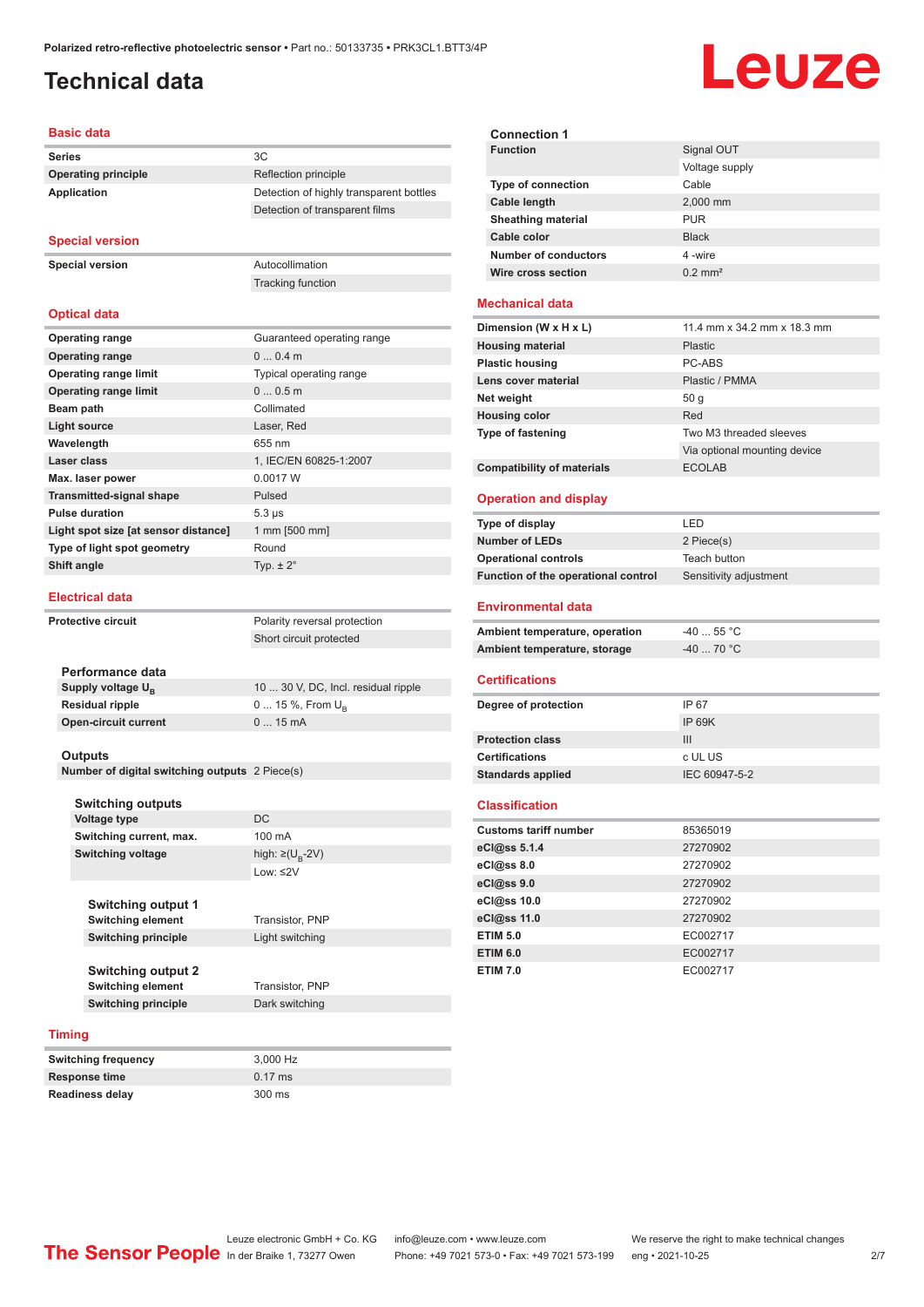## <span id="page-2-0"></span>**Dimensioned drawings**

Leuze

All dimensions in millimeters



- A Green LED
- B Yellow LED
- C Optical axis
- D Teach button
- E Mounting sleeve (standard)
- F Threaded sleeve (3C.B series)

## **Electrical connection**

#### **Connection 1**

| <b>Function</b>             | Signal OUT            |
|-----------------------------|-----------------------|
|                             | Voltage supply        |
| <b>Type of connection</b>   | Cable                 |
| Cable length                | 2,000 mm              |
| <b>Sheathing material</b>   | <b>PUR</b>            |
| Cable color                 | <b>Black</b>          |
| <b>Number of conductors</b> | 4 -wire               |
| Wire cross section          | $0.2$ mm <sup>2</sup> |
|                             |                       |

#### **Conductor color Conductor assignment**

| <b>Brown</b> | $V +$            |
|--------------|------------------|
| White        | OUT <sub>2</sub> |
| <b>Blue</b>  | <b>GND</b>       |
| <b>Black</b> | OUT <sub>1</sub> |

## **Operation and display**

### **LED Display Meaning 1** Green, continuous light **Continuous Continuous Continuous Continuous Continuous Continuous Continuous Continuous Continuous Continuous Continuous Continuous Continuous Continuous Continuous Continuous Continuous Contin 2** Yellow, continuous light **Victor** Continuous **Continuous** light **Light path free**

Leuze electronic GmbH + Co. KG info@leuze.com • www.leuze.com We reserve the right to make technical changes<br>
The Sensor People in der Braike 1, 73277 Owen Phone: +49 7021 573-0 • Fax: +49 7021 573-199 eng • 2021-10-25 Phone: +49 7021 573-0 • Fax: +49 7021 573-199 eng • 2021-10-25 3/7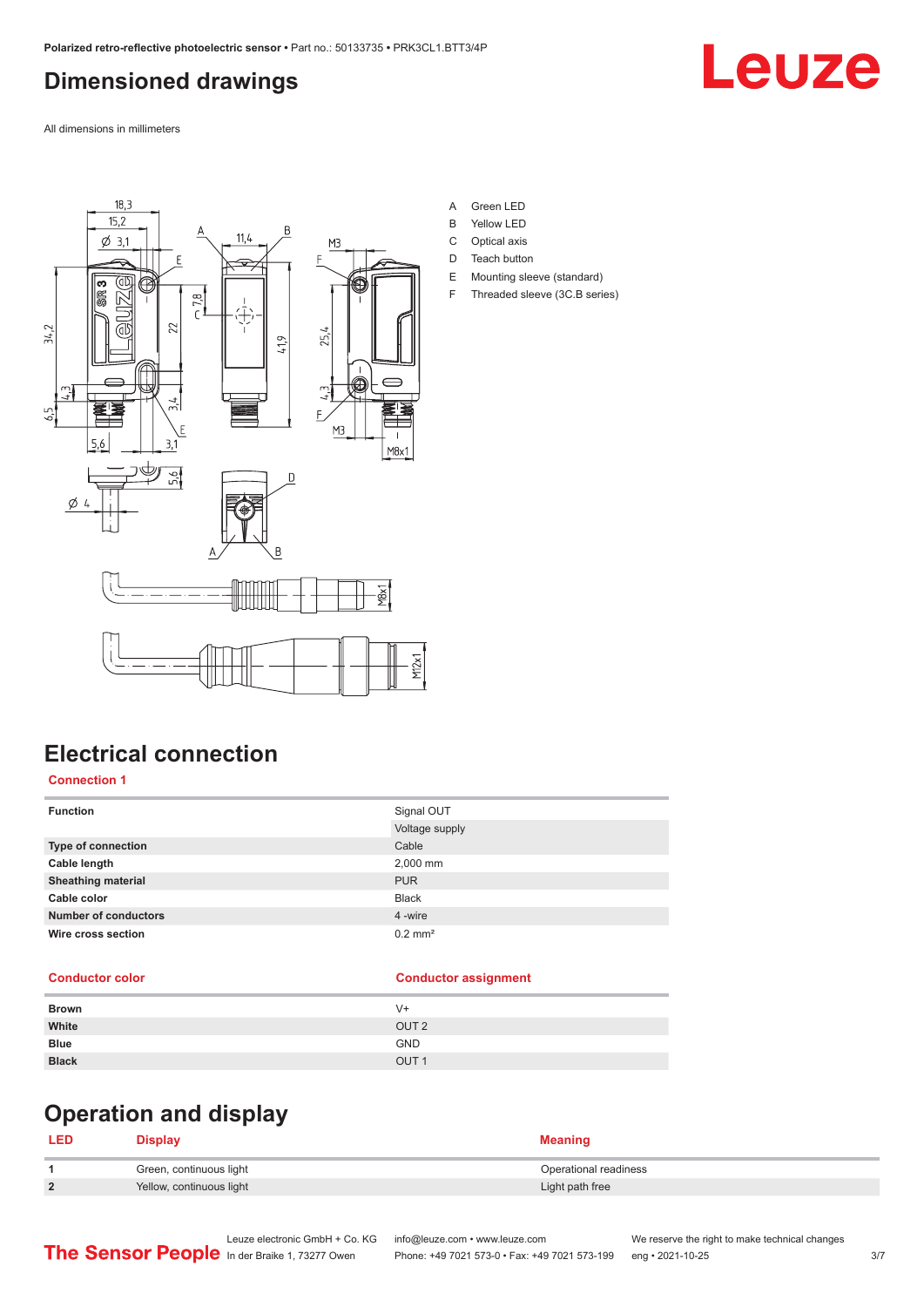## <span id="page-3-0"></span>**Operation and display**

|--|--|

| LED            | lisnlav          |                                      |
|----------------|------------------|--------------------------------------|
| $\overline{2}$ | Yellow, flashing | Light path free, no function reserve |

## **Reflectors & reflective tapes**

| Part no. | <b>Designation</b> | <b>Operating range</b><br><b>Operating range</b> | <b>Description</b>                                                                                                                                                                                                           |
|----------|--------------------|--------------------------------------------------|------------------------------------------------------------------------------------------------------------------------------------------------------------------------------------------------------------------------------|
| 50110191 | REF 6-A-25x25      | 00.4m<br>00.5m                                   | Design: rechteckig<br>Triple reflector size: 0.3 mm<br>Reflective surface: 25 mm x 25 mm<br>Material: Kunststoff<br>Chemical designation of the material: PMMA<br>Fastening: selbstklebend                                   |
| 50114185 | REF 6-S-20x40      | $00.4$ m<br>00.5m                                | Design: rechteckig<br>Triple reflector size: 0.3 mm<br>Reflective surface: 16 mm x 38 mm<br>Material: Kunststoff<br>Base material: Kunststoff<br>Chemical designation of the material: PMMA8N<br>Fastening: schraubbar       |
| 50112142 | <b>TK BR 53</b>    | $00.4$ m<br>00.5m                                | Design: rechteckig<br>Triple reflector size: 0.3 mm<br>Reflective surface: 29 mm x 10 mm<br>Material: Kunststoff<br>Base material: Edelstahl<br>Chemical designation of the material: Edelstahl<br>Fastening: Gehäusepassung |

## **Part number code**

Part designation: **AAA 3C d EE-f.GG H/i J-K**

| AAA3C | Operating principle / construction<br>HT3C: Diffuse reflection sensor with background suppression<br>LS3C: Throughbeam photoelectric sensor transmitter<br>LE3C: Throughbeam photoelectric sensor receiver<br>PRK3C: Retro-reflective photoelectric sensor with polarization filter                                                                                                                                                                                                                                                              |
|-------|--------------------------------------------------------------------------------------------------------------------------------------------------------------------------------------------------------------------------------------------------------------------------------------------------------------------------------------------------------------------------------------------------------------------------------------------------------------------------------------------------------------------------------------------------|
| d     | Light type<br>n/a: red light<br>I: infrared light                                                                                                                                                                                                                                                                                                                                                                                                                                                                                                |
| EE    | Light source<br>$n/a$ : LED<br>L1: laser class 1<br>L <sub>2</sub> : laser class 2                                                                                                                                                                                                                                                                                                                                                                                                                                                               |
| f     | Preset range (optional)<br>n/a: operating range acc. to data sheet<br>xxxF: Preset range [mm]                                                                                                                                                                                                                                                                                                                                                                                                                                                    |
| GG    | <b>Equipment</b><br>$n/a$ : standard<br>A: Autocollimation principle (single lens) for positioning tasks<br>B: Housing model with two M3 threaded sleeves, brass<br>F: Permanently set range<br>L: Long light spot<br>S: small light spot<br>T: autocollimation principle (single lens) for highly transparent bottles without tracking<br>TT: autocollimation principle (single lens) for highly transparent bottles with tracking<br>V: V-optics<br>XL: Extra long light spot<br>X: extended model<br>HF: Suppression of HF illumination (LED) |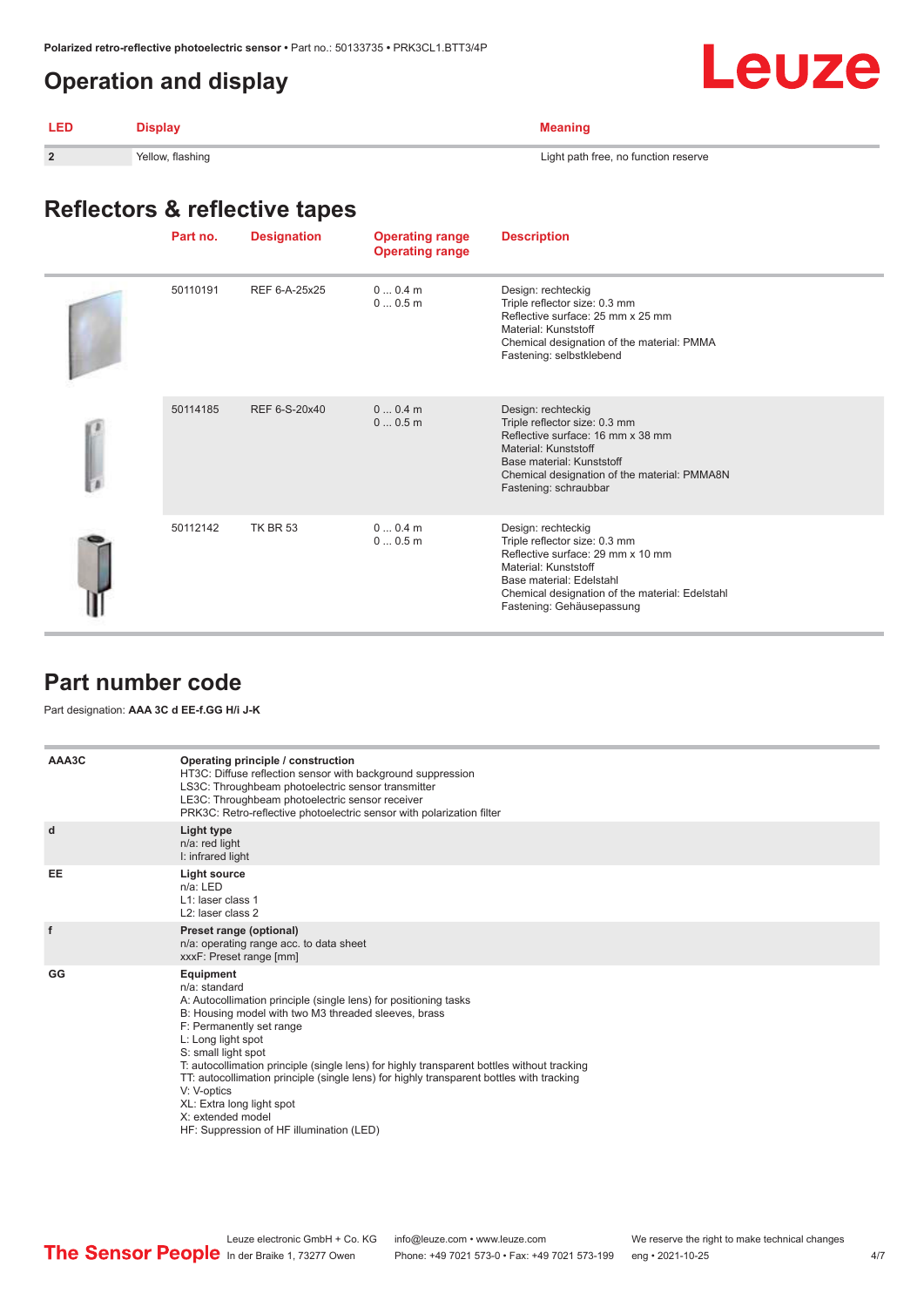## <span id="page-4-0"></span>**Part number code**

## **Leuze**

| H           | Operating range adjustment<br>n/a with HT: range adjustable via 8-turn potentiometer<br>n/a with retro-reflective photoelectric sensors (PRK): operating range not adjustable<br>1: 270° potentiometer<br>3: teach-in via button<br>6: auto-teach                                                                                                                                                                                                                                                                                                                                                                   |
|-------------|---------------------------------------------------------------------------------------------------------------------------------------------------------------------------------------------------------------------------------------------------------------------------------------------------------------------------------------------------------------------------------------------------------------------------------------------------------------------------------------------------------------------------------------------------------------------------------------------------------------------|
| j.          | Switching output/function OUT 1/IN: Pin 4 or black conductor<br>2: NPN transistor output, light switching<br>N: NPN transistor output, dark switching<br>4: PNP transistor output, light switching<br>P: PNP transistor output, dark switching<br>6: push-pull switching output, PNP light switching, NPN dark switching<br>G: Push-pull switching output, PNP dark switching, NPN light switching<br>L: IO-Link interface (SIO mode: PNP light switching, NPN dark switching)<br>8: activation input (activation with high signal)<br>X: pin not used<br>1: IO-Link / light switching (NPN) / dark switching (PNP) |
| J           | Switching output / function OUT 2/IN: pin 2 or white conductor<br>2: NPN transistor output, light switching<br>N: NPN transistor output, dark switching<br>4: PNP transistor output, light switching<br>P: PNP transistor output, dark switching<br>6: push-pull switching output, PNP light switching, NPN dark switching<br>G: Push-pull switching output, PNP dark switching, NPN light switching<br>W: warning output<br>X: pin not used<br>8: activation input (activation with high signal)<br>9: deactivation input (deactivation with high signal)<br>T: teach-in via cable                                 |
| Κ           | <b>Electrical connection</b><br>n/a: cable, standard length 2000 mm, 4-wire<br>5000: cable, standard length 5000 mm, 4-wire<br>M8: M8 connector, 4-pin (plug)<br>M8.3: M8 connector, 3-pin (plug)<br>200-M8: cable, length 200 mm with M8 connector, 4-pin, axial (plug)<br>200-M8.3: cable, length 200 mm with M8 connector, 3-pin, axial (plug)<br>200-M12: cable, length 200 mm with M12 connector, 4-pin, axial (plug)                                                                                                                                                                                          |
| <b>Note</b> |                                                                                                                                                                                                                                                                                                                                                                                                                                                                                                                                                                                                                     |

## **Notes**

| <b>Observe intended use!</b>                                                                                                                                                                                                     |
|----------------------------------------------------------------------------------------------------------------------------------------------------------------------------------------------------------------------------------|
| $\%$ This product is not a safety sensor and is not intended as personnel protection.<br>$\&$ The product may only be put into operation by competent persons.<br>$\&$ Only use the product in accordance with its intended use. |

 $\%$  A list with all available device types can be found on the Leuze website at www.leuze.com.

| <b>For UL applications:</b>                                                                                                                                                                                                                                                                                   |
|---------------------------------------------------------------------------------------------------------------------------------------------------------------------------------------------------------------------------------------------------------------------------------------------------------------|
| $\%$ For UL applications, use is only permitted in Class 2 circuits in accordance with the NEC (National Electric Code).<br>V These proximity switches shall be used with UL Listed Cable assemblies rated 30V, 0.5A min, in the field installation, or equivalent (categories: CYJV/<br>CYJV7 or PVVA/PVVA7) |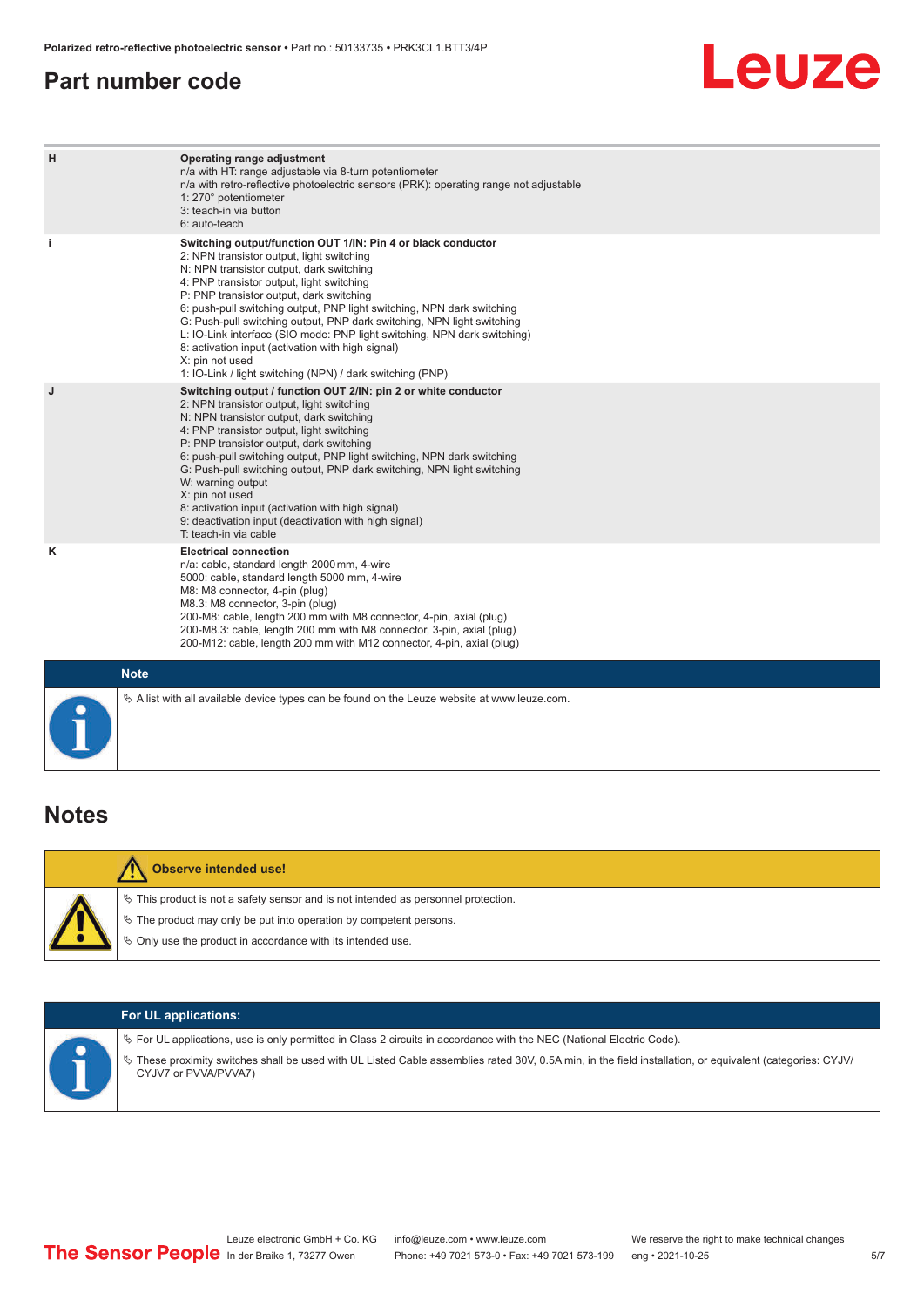## <span id="page-5-0"></span>**Notes**



## **Further information**

- Light source: Average life expectancy 50,000 h at an ambient temperature of 25 °C
- Response time: For short decay times, an ohmic load of approx. 5 kOhm is recommended
- Sum of the output currents for both outputs, 50 mA for ambient temperatures > 40 °C
- For REF 6-A reflective tape, the sensor's side edge must be aligned parallel to the side edge of the reflective tape.
- The devices may only be operated with the reflectors listed above.

## **Accessories**

## Mounting technology - Mounting brackets

|            | Part no. | <b>Designation</b> | <b>Article</b>  | <b>Description</b>                                                                                                                           |
|------------|----------|--------------------|-----------------|----------------------------------------------------------------------------------------------------------------------------------------------|
| <b>SEP</b> | 50139831 | <b>BT 205M</b>     | Mounting device | Fastening, at system: Durchgangsbefestigung<br>Mounting bracket, at device: schraubbar<br>Type of mounting device: starr<br>Material: Metall |

## Mounting technology - Rod mounts

| Part no. | <b>Designation</b> | <b>Article</b>  | <b>Description</b>                                                                                                                                                                                                                                                     |
|----------|--------------------|-----------------|------------------------------------------------------------------------------------------------------------------------------------------------------------------------------------------------------------------------------------------------------------------------|
| 50117255 | BTU 200M-D12       | Mounting system | Design of mounting device: Montagesystem<br>Fastening, at system: für Rundstange 12 mm, Blechklemmbefestigung<br>Mounting bracket, at device: schraubbar, für M3-Schrauben geeignet<br>Type of mounting device: klemmbar, drehbar 360°, justierbar<br>Material: Metall |

### Micro-triad-type reflectors

| Part no. | <b>Designation</b> | <b>Article</b> | <b>Description</b>                                                                                                                                                                                                     |
|----------|--------------------|----------------|------------------------------------------------------------------------------------------------------------------------------------------------------------------------------------------------------------------------|
| 50114185 | REF 6-S-20x40      | Reflector      | Design: rechteckig<br>Triple reflector size: 0.3 mm<br>Reflective surface: 16 mm x 38 mm<br>Material: Kunststoff<br>Base material: Kunststoff<br>Chemical designation of the material: PMMA8N<br>Fastening: schraubbar |

Phone: +49 7021 573-0 • Fax: +49 7021 573-199 eng • 2021-10-25 6/7

Leuze electronic GmbH + Co. KG info@leuze.com • www.leuze.com We reserve the right to make technical changes<br>
The Sensor People in der Braike 1, 73277 Owen Phone: +49 7021 573-0 • Fax: +49 7021 573-199 eng • 2021-10-25

Leuze